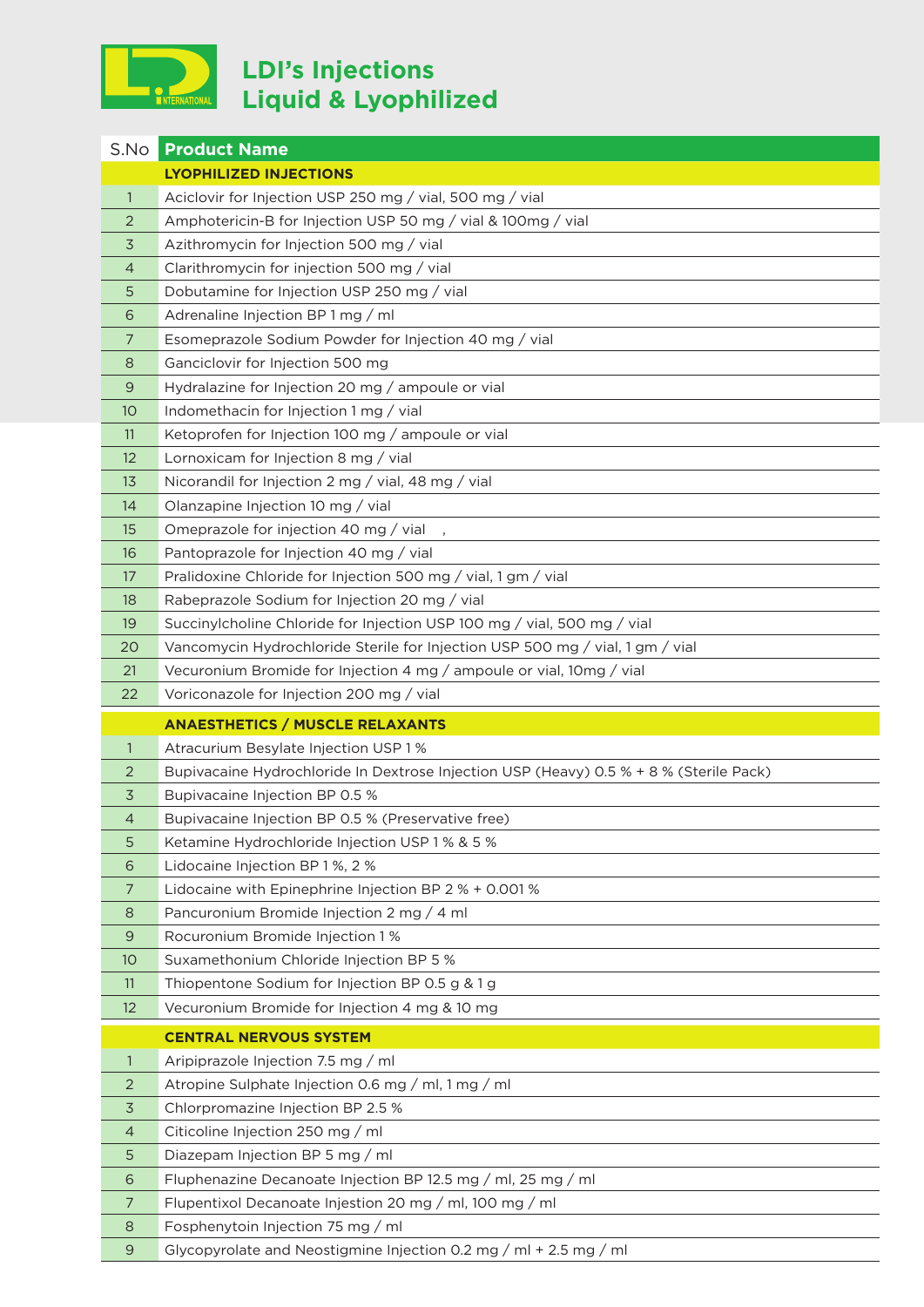| 10             | Glycopyrolate Injection USP 0.2 mg / ml                        |
|----------------|----------------------------------------------------------------|
| 11             | Haloperidol Decanoate Injection 5 % (Oily)                     |
| 12             | Haloperidol Injection BP 0.5 %                                 |
| 13             | Hyoscine Butylbromide Injection BP 10 mg / ml, 20 mg / ml      |
| 14             | Midazolam Injection BP 1 mg / ml, 5 mg / ml                    |
| 15             | Neostigmine Injection BP 0.5 mg / ml, 2.5 mg / ml              |
| 16             | Phenytoin Injection BP 5 %                                     |
| 17             | Prochlorperazine Mesilate Injection BP 1.25 %                  |
|                | <b>ANALGESIC / ANTI-INFLAMMATORY</b>                           |
| $\mathbf{1}$   | Aceclofenac Injection 150 mg                                   |
| 2              | Desketoprofen Trometamol Injection 25 mg / ml                  |
| 3              | Diclofenac Injection 2.5 %                                     |
| $\overline{4}$ | Dipyrone Injection 50 %                                        |
| 5              | Drotaverine Injection 20 mg / ml                               |
| 6              | Ibuprofen Injection 10 mg / ml                                 |
| 7              | Ketoprofen Injection 20 mg / ml, 50 mg / ml                    |
| 8              | Ketorolac Tromethamine Injection USP 3 %                       |
| 9              | Paracetamol Injection 150 mg / ml                              |
| 10             | Piroxicam Injection 20 mg / ml                                 |
| 11             | Tramadol Injection 50 mg / ml                                  |
|                | <b>ANTIVIRAL</b>                                               |
| $\mathbf{1}$   | Aciclovir Sodium For Intravenous Infusion BP 250 mg            |
|                |                                                                |
| 2              | Ganciclovir for Injection 500 mg                               |
|                | <b>ANTIBIOTIC / ANTI-INFECTIVE</b>                             |
| 1              | Amikacin Sulfate Injection USP 500 mg / 2 ml                   |
| 2              | Amoxicillin Sodium and Clavulanate Potassium                   |
| 3              | Amoxicillin Sodium                                             |
| 4              | Ampicilin 500mg / 1 gr                                         |
| 5              | Ampicilin Sodium and cloxacilin sodium                         |
| 6              | Azithromycin For Injection 500 mg                              |
| $\overline{7}$ | Benzathine benzylpénicilline injectable                        |
| 8              | Benzylpénicilline = pénicilline g injectable                   |
| 9              | Benzylpénicilline procaïne = pénicilline g procaïne injectable |
| 10             | Chloramphenicol Sodium Succinate For Injection BP 1 g          |
| 11             | Clarithromycin Injection 500 mg                                |
| 12             | Clindamycin Injection BP 15%                                   |
| 13             | Erythromycin Lactobionate for Injection 1 g                    |
| 14             | Gentamicin Injection                                           |
| 15             | Kanamycin Acid Sulphate For Injection BP 1 g, 2 g              |
| 16             | Netilmicin Sulfate Injection USP 1 %, 10 %                     |
| 17             | Tobramycin Injection USP 4%                                    |
| 18             | Vancomycin Hydrochloride For Injection USP 500 mg, 1 gm        |
|                | <b>ANTIFUNGAL</b>                                              |
| $\mathbf{1}$   | Amphotericin B Injection 50 mg, 100 mg                         |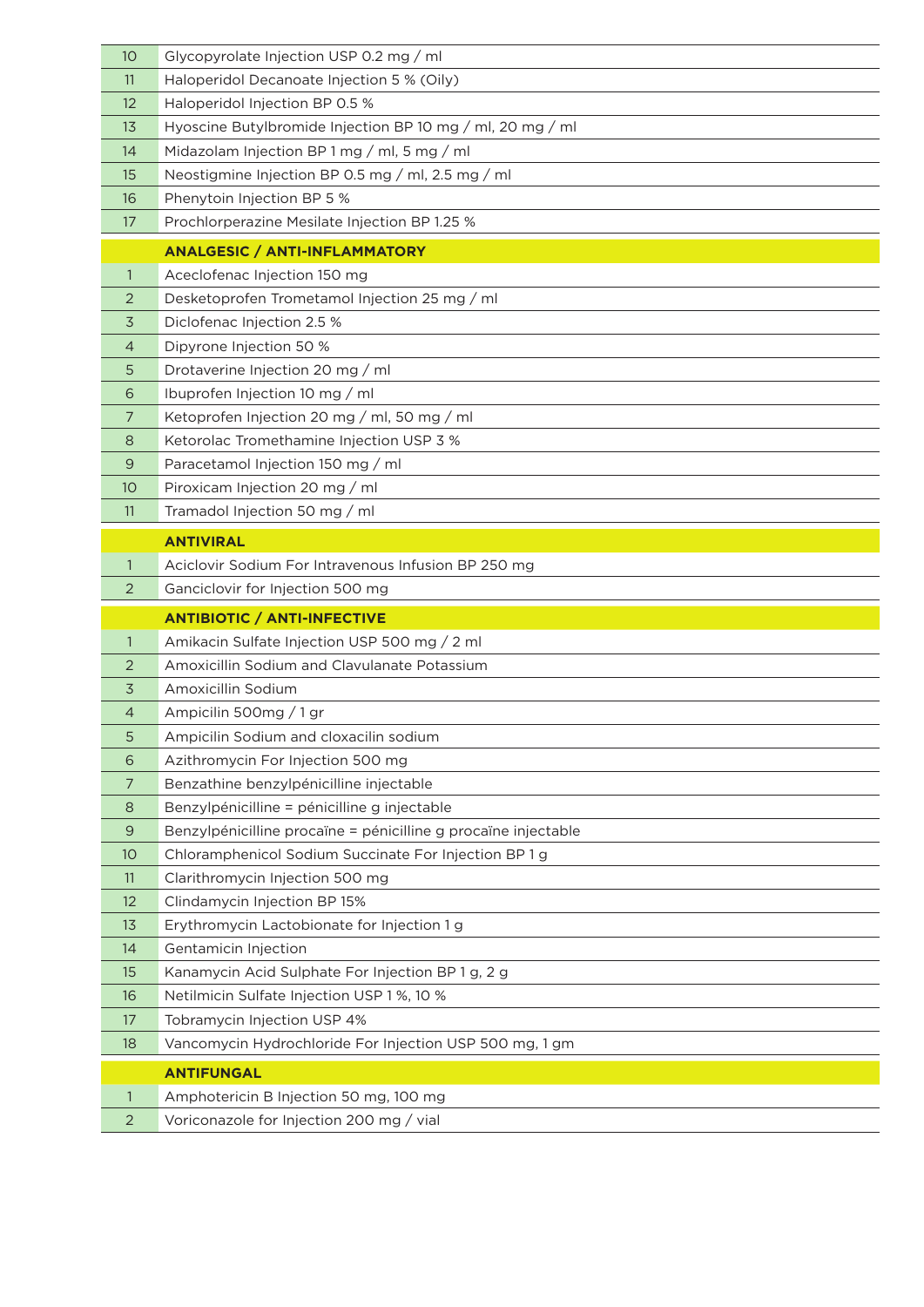|                | <b>ANTIMALARIAL</b>                                                     |
|----------------|-------------------------------------------------------------------------|
| 1              | $\alpha$ / $\beta$ Arteether Injection 7.5 %                            |
| 2              | Artemether Injection 40 mg / ml, 80 mg / ml, 100 mg / ml                |
| 3              | Artesunate Injection (Combipack) 60 mg                                  |
| 4              | Chloroquin Phosphate Injection BP 4 % (base)                            |
| 5              | Sterile Quinine Dihydrochloride Concentrate BP 30 %                     |
|                | <b>ANTIHISTAMENIC</b>                                                   |
| 1              | Chlorpheniramine Injection BP 1%                                        |
| 2              | Dimenhydrinate Injection USP 5%                                         |
| 3              | Promethazine Injection BP 2.5 %                                         |
|                |                                                                         |
|                | <b>ANTIDOTES</b>                                                        |
| 1              | Pralidoxime Chloride For Injection 500 mg, 1 g                          |
|                | <b>CARDIO-VASCULAR SYSTEM</b>                                           |
| $\mathbf{1}$   | Adrenaline Injection BP 1 mg / ml                                       |
| $\overline{2}$ | Alprostadil Injection 0.5 mg / ml (PDA)                                 |
| 3              | Bitastrate Injection 10 mg / ml                                         |
| 4              | Clonidine Injection BP 1.5 mg / ml                                      |
| 5              | Dlgoxin Injection BP 0.25 mg / ml                                       |
| 6              | Dobutamine Injection USP 25 mg / ml, 50 mg / ml                         |
| 7              | Etamsylate Injection 125 mg / ml                                        |
| 8              | Frusemide Injection BP 10 mg / ml                                       |
| 9              | Heparin Injection BP 1000 IU / ml, 5000 IU / ml                         |
| 10             | Hydralazine Hydrochloride Injection USP 20 mg / ml                      |
| 11             | Ibuprofen Injection 10 mg / ml (PDA)                                    |
| 12             | Indomethacin Injection 1 mg (PDA)                                       |
| 13             | Magnesium Sulphate Injection BP 500 mg / ml                             |
| 14             | Menadione Sodium Bisulphite Injection 10 mg / ml (Vitamin K3 Injection) |
| 15             | Mephenteramine Sulphate Injection 30 mg / ml, 15 mg / ml                |
| 16             | Metoprolol Injection BP 1 mg / ml                                       |
| 17             | Nimodipin Injection 30 mg / 50 ml                                       |
| 18             | Nitroglycerin Injection USP 1 mg/ml, 5 mg/ml                            |
| 19             | Phenylephrine Hydrochloride Injection USP 1 %                           |
| 20             | Phytomenadione Injection USP 1 %, 0.2 %                                 |
| 21             | Protamine Sulphate Injection 1%                                         |
| 22             | Sterile Dopamine Concentrate BP 4 %                                     |
| 23             | Sterile Nonadrenaline Concentrate 1 mg / ml                             |
| 24             | Tranexamic Injection 100 mg / ml                                        |
| 25             | Verapamil Injection 2.5 mg / ml                                         |
|                | <b>GASTRO INTESTINAL SYSTEM</b>                                         |
| $\mathbf{1}$   | Esomeprazole Sodium for Injection, 40 mg                                |
| 2              | Metoclopramide Injection BP 0.5 %                                       |
| 3              | Omeprazole For Injection 40 mg                                          |
| 4              | Ondansetron Injection USP 2 mg / 5 ml                                   |
| 5              | Ondansetron Injection USP 2 mg / ml                                     |
| 6              | Pantoprazole For Injection 40 mg                                        |
| 7              | Rabeprazole Sodium For Injection 20 mg                                  |
| 8              | Ranitidine Injection USP 25 mg / ml                                     |